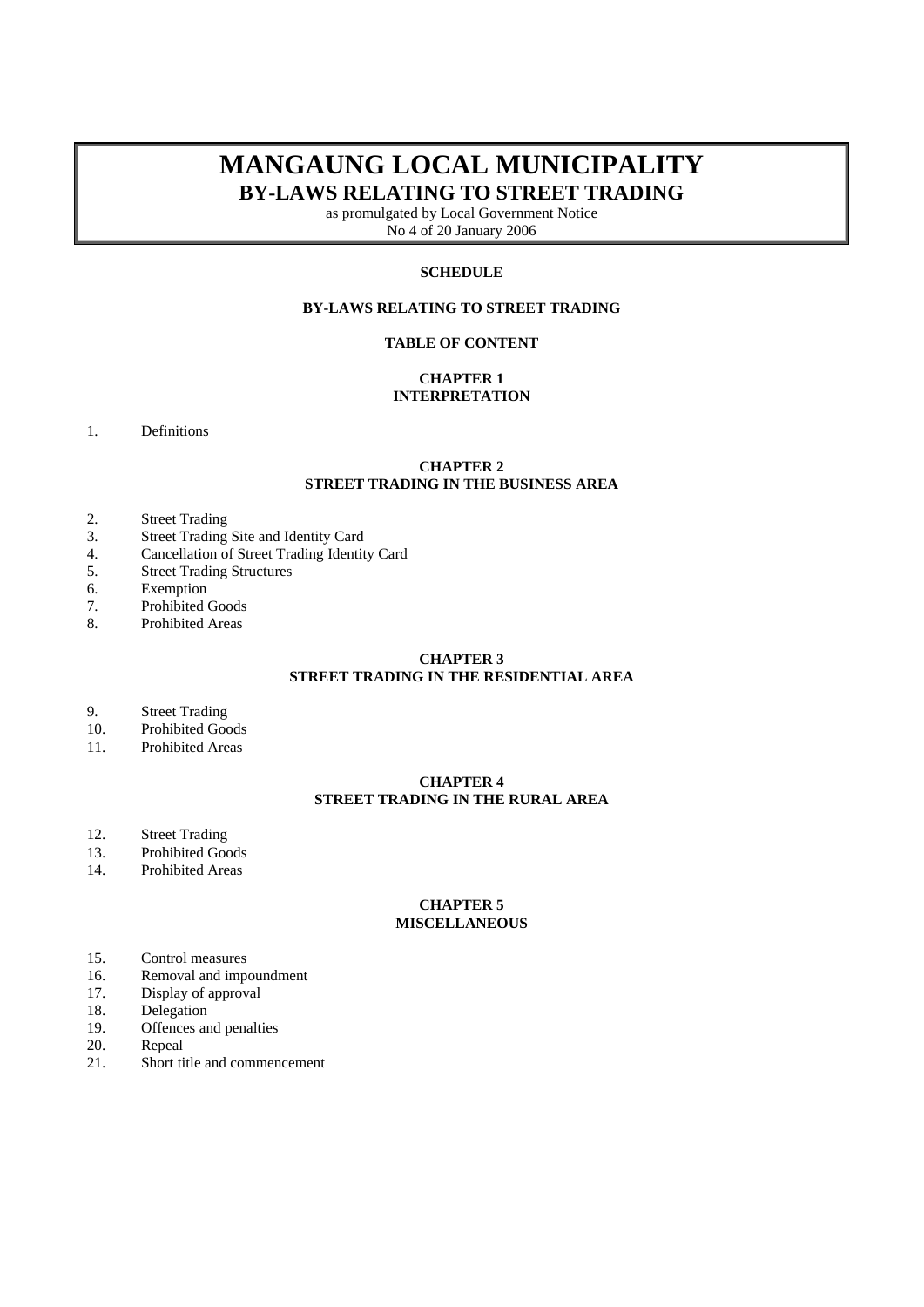#### **CHAPTER 1 INTERPRETATION**

#### **1. Definitions**

(1) In these by-laws, unless the context indicates otherwise -

**Abusiness area@** means those areas in Bloemfontein, Botshabelo and Thaba Nchu where most of the businesses are situated, including those areas where businesses are situated in residential areas as indicated in Annexure AA@;

**"Council"** means the municipal council of the Mangaung Local Municipality in which the executive and legislative authority of the municipality is vested, and which is the decision making body of the municipality, and its delegates;

 **Afoodstuffs@** means any foodstuffs which are prepared elsewhere or at the street trading site and which are sold as meals or snacks and excludes all fresh fruits and vegetables;

**Amunicipality@** means the Mangaung Local Municipality and its legal successors, and when referred to as-

- (a) a legal entity, means Mangaung Local Municipality as described in section 2 of the Local Government: Municipal Systems Act, (Act No. 32 of 2000); and
- (b) a geographic area, means the municipal area of the Mangaung Local Municipality as determined from time to time in terms of the Local Government : Municipal Demarcation Act, 1998 (Act No 27 of 1998);

 **"nuisance"** means any conduct or condition which brings about or may bring about a state of affairs or condition which is obnoxious and, or constitutes a health risk or a source of danger to human lives or property or which interferes or may interfere with the ordinary comfort, convenience, peace or quiet of persons;

## **"officer"** means -

- (a) a traffic officer appointed under section 3 of the National Road Traffic Act, 1996 (Act No.93 of 1996);
- (b) a member of the South-African Police Services as defined in the South African Police Service Act (Act No. 68 of 1995);
- (c) a peace officer contemplated by section 334 of the Criminal Procedure Act, 1977 (Act No. 51 of 1977), or
- (d**)** a security officer employed by the municipality;

**Aprescribed fees@** means the fees as determined from time to time by the Council by means of resolution;

 **"public place"** includes any public road, sanitary passage, square or open space shown on a general plan of a township or settlement, filed in any deeds' registry or surveyor-general's office, and all land (other than erven shown on the general plan) the control whereof is vested, to the entire exclusion of the owner, in the municipality or to which the owners of erven in the township have a common right, and all property belonging to an organ of state;

 **"public road"** means any road, street, sidewalk, thoroughfare or any other place (whether a thoroughfare or not) which is commonly used by the public or a section thereof or to which the public or any section thereof has a right of access and includes -

- (a) the sidewalk of any such road, street or thoroughfare;
- (b) any bridge, ferry or drift traversed by any such road, street or thoroughfare, and
- (c) any other work or object forming part of or connected with or belong to such road, street or thoroughfare;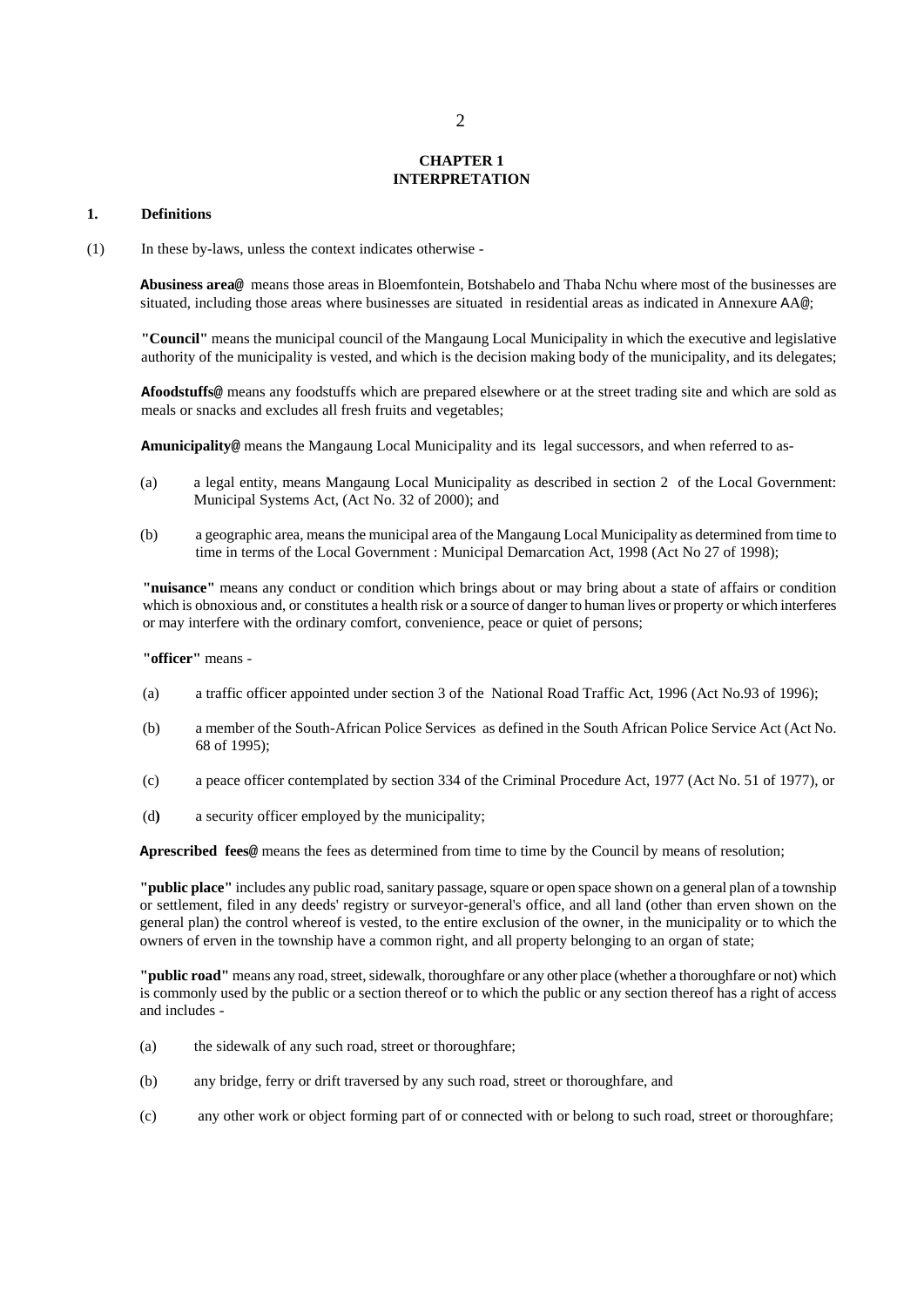**Aresidential area@** means those areas in Bloemfontein, Botshabelo and Thaba Nchu used mainly for residential purposes;

**Arural area@** means all areas in the municipality excluding the business and residential areas;

**"sell"** includes to exchange, barter or hire out by a street trader and includes the preparing, processing, storing, offering and, or displaying for sale any goods or services by a street trader and **Aselling@** has a corresponding meaning;

**"sidewalk"** means that portion of a public road intended for the use of pedestrians;

**"street trader@** means any person carrying on business, whether as principal, employee or agent, by selling, supplying or offering any goods or the supplying or offering to supply any service for reward, in or from a public road or public place in the municipality;

**Astreet trading@** means conducting of the business of a street trader;

A**street trading identity card**<sup>@</sup> means a card issued by the Council to a street trader selling in the business area, identifying him and the street trading site from where he may conduct street trading;

**Astreet trading site@** means a site in a public place, determined and approved by the Council, from where street trading may be conducted;

(2) In these by-laws, unless the context indicates otherwise, words and expressions denoting the singular shall include the plural and vice versa, words and expressions denoting the male sex shall include the female sex and vice versa and reference to a natural person shall include a legal person and vice versa.

# **CHAPTER 2 STREET TRADING IN THE BUSINESS AREA**

#### **2. Street Trading**

Street trading is allowed within the business area, subject to the provisions of these by-laws and other applicable legislation.

#### **3. Street Trading Site and Identity Card**

- (1) No person may conduct the business of a street trader in the business area without being in possession of a valid street trading identity card issued by the Council.
- (2) A person who wants to do street trading in the business area must apply to the Council on a prescribed form for the allocation of a street trading site to him.
- (3) On allocation of such a site to the applicant, a street trading identity card will be issued to him, after payments of the prescribed fees, if any.
- (4) All street trading sites will be leased to the street traders at a fee as determined by the Council from time to time;
- (5) No street trading identity card will be issued to a street trader selling foodstuffs before he obtained a license therefore from the Environmental Health-sub-directorate of the Municipality.
- (6) Such street trading identity card issued by the Council must on demand be provided to an officer or an employee of the municipality.
- (7) The Council may reduce, extend and or disestablish any street trading site. At least 30 days written notice will be given to a street trader to vacate a site that will be disestablished.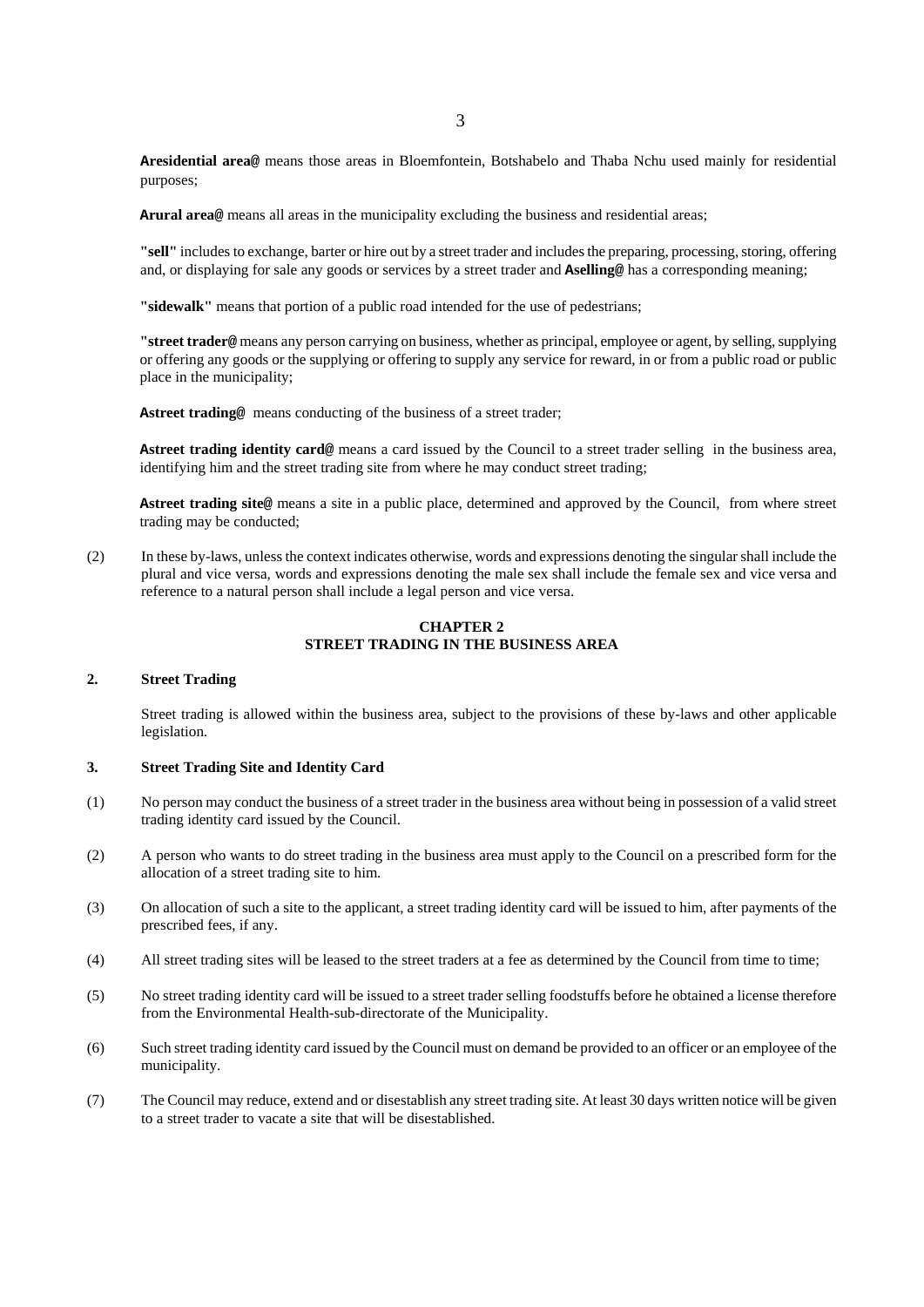## **4. Cancellation of Street Trading Identity Card**

- (1) The Council may withdraw and cancel a street trading identity card if:
	- (a) a street trader fails to pay any prescribed fees as determined in these by-laws to the Municipality within a period of 60 days, and
	- (b) a street trader is found guilty of a contravention of any of these by-laws.

## **5. Street Trading Structures**

- (1) The Council may erect structures on street trading sites in the business area, which structures shall be leased on a monthly basis to the street trader to whom the site have been allocated in terms of section 3.
- (2) A street trader shall on demand, produce a proof of payment of the lease for the structure to an officer or an employee of the municipality

# **6. Exemption**

The municipality may exempt any person, organisation, group or committee from obtaining a street trading identity card for a specific event or function and for a specific period. Such exemption must be in writing, and must on demand be provided to an officer or employee of the municipality.

# **7. Prohibited Goods**

- (1) The following goods may not be sold by street traders in the business area:
	- (a) live-stock, pets, reptiles, birds, rabbits, wild animals and, or poultry except with the prior written approval of the Council;
	- (b) raw meat or raw fish;
	- (c) milk;
	- (d) any form of alcohol or alcoholic drinks;
	- (e) vehicles, trailers or caravans;
	- (f) any noxious or smelly substance or article that may cause a nuisance;
	- (g) pesticides, insecticides, poisonous and, or hazardous substances;
	- (h) any counterfeit goods or articles and any goods prohibited by legislation;

# **8. Prohibited Areas**

- (1) Street trading in the business area may only be conducted from a street trading site allocated by the Council in terms of section 3, and it is prohibited to sell from any site :
	- (a) in any garden or park which is zoned as a public or private open space and to which the public has a right of access;
	- (b) on a sidewalk adjacent to :
		- (i) a building belonging to or occupied solely by the Council or an organ of state;
		- (ii) a church or other place of worship;
		- (iii) a building declared to be a national heritage resource in terms of the National Heritage Resources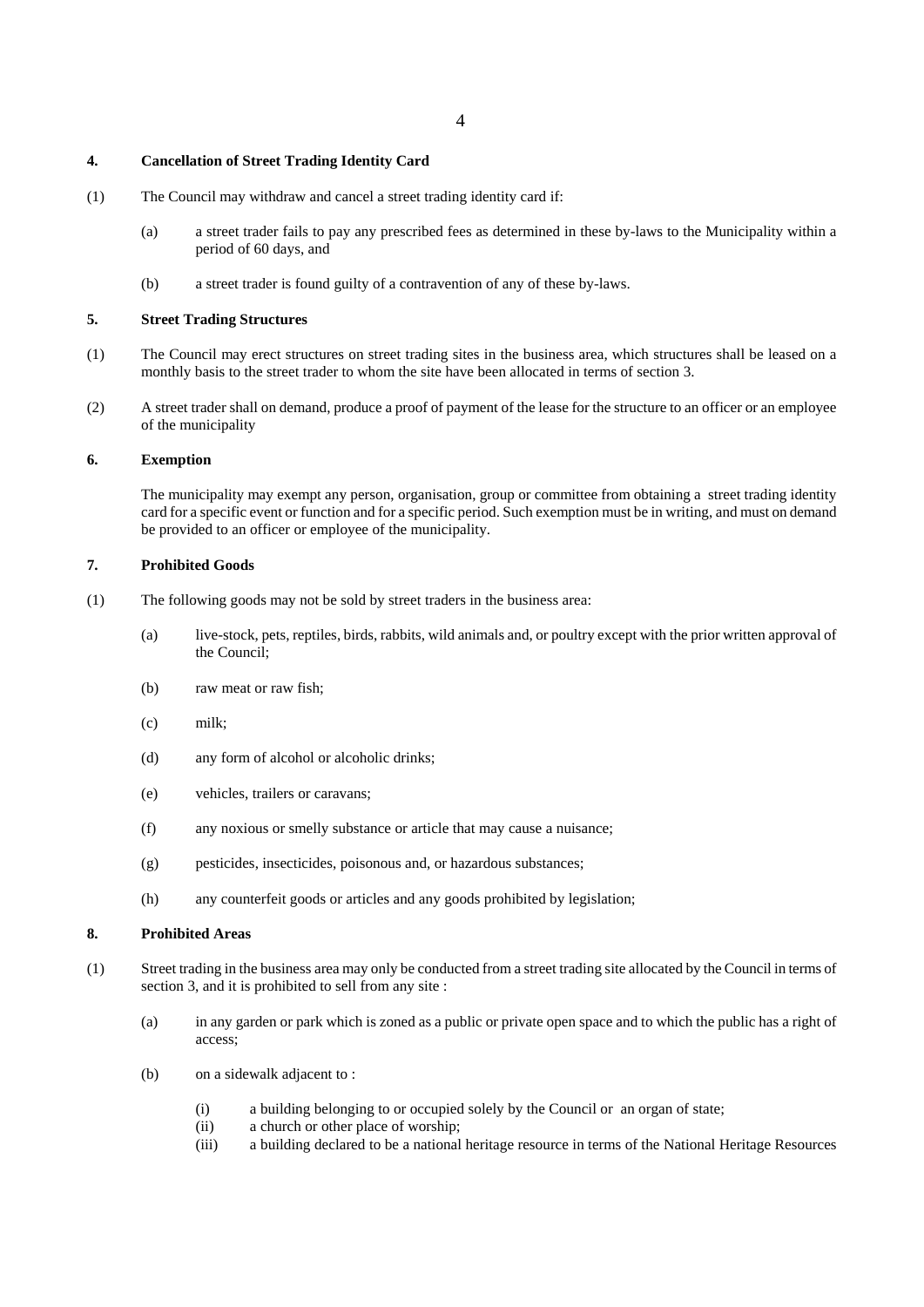Act, 1999 (Act No 25 of 1999);

- (iv) an automated teller machine or at any entrance to any bank or other financial institutions;
- (c) at a place where:
	- (i) it causes or may cause an obstruction in front of a fire hydrant or an entrance to or exit from a building;
	- (ii) it causes an obstruction to vehicle traffic:
	- (iii) it substantially obstructs or may obstruct pedestrians or persons in wheelchairs or other disabled persons in their use of and access to a sidewalk;
- (d) on a sidewalk adjacent to a building in which business is being carried on by any person who sells goods of the same nature as or of a similar nature to goods being sold by the street trader concerned, without the consent of that person;
- (e) on that half of a public road adjacent to a building used for residential purposes, if the owner or person in control or any occupier of the building objects thereto;
- (f) within 5 (five) metres of any signalised intersection of two or more streets, measured from the nearest end of the curve in the kerb line, with no part of any structure nearer than 2 (two) metres from the edge of the road and not within 20 (twenty) metres from any priority controlled (unsignalised) intersection of two or more streets, measured from the nearest end of the curve in the kerb line and with no part of any structure nearer than 2 (two) metres from the edge of the road;
- (g) at any place where the selling of goods limits or may limit access to parking- or loading-bays or any other facilities for vehicular traffic;
- (h) within the reserve of any road;

# **CHAPTER 3 STREET TRADING IN THE RESIDENTIAL AREA**

## **9. Street Trading**

Street trading is allowed within the residential area, subject to the provisions of these by-laws and other applicable legislation.

## **10. Prohibited Goods**

- (1) The following goods may not be sold by street traders in the residential area:
	- (a) live-stock, pets, reptiles, birds, rabbits, wild animals and, or poultry, except with the prior written approval of the Council ;
	- (b) raw meat or raw fish;
	- (c) milk;
	- (d) any form of alcohol or alcoholic drinks;
	- (e) vehicles, trailers or caravans;
	- (f) any noxious or smelly substance or article that may cause a nuisance;
	- (g) pesticides, insecticides, poisonous and, or hazardous substances;
	- (h) any counterfeit goods or articles and any goods prohibited by legislation;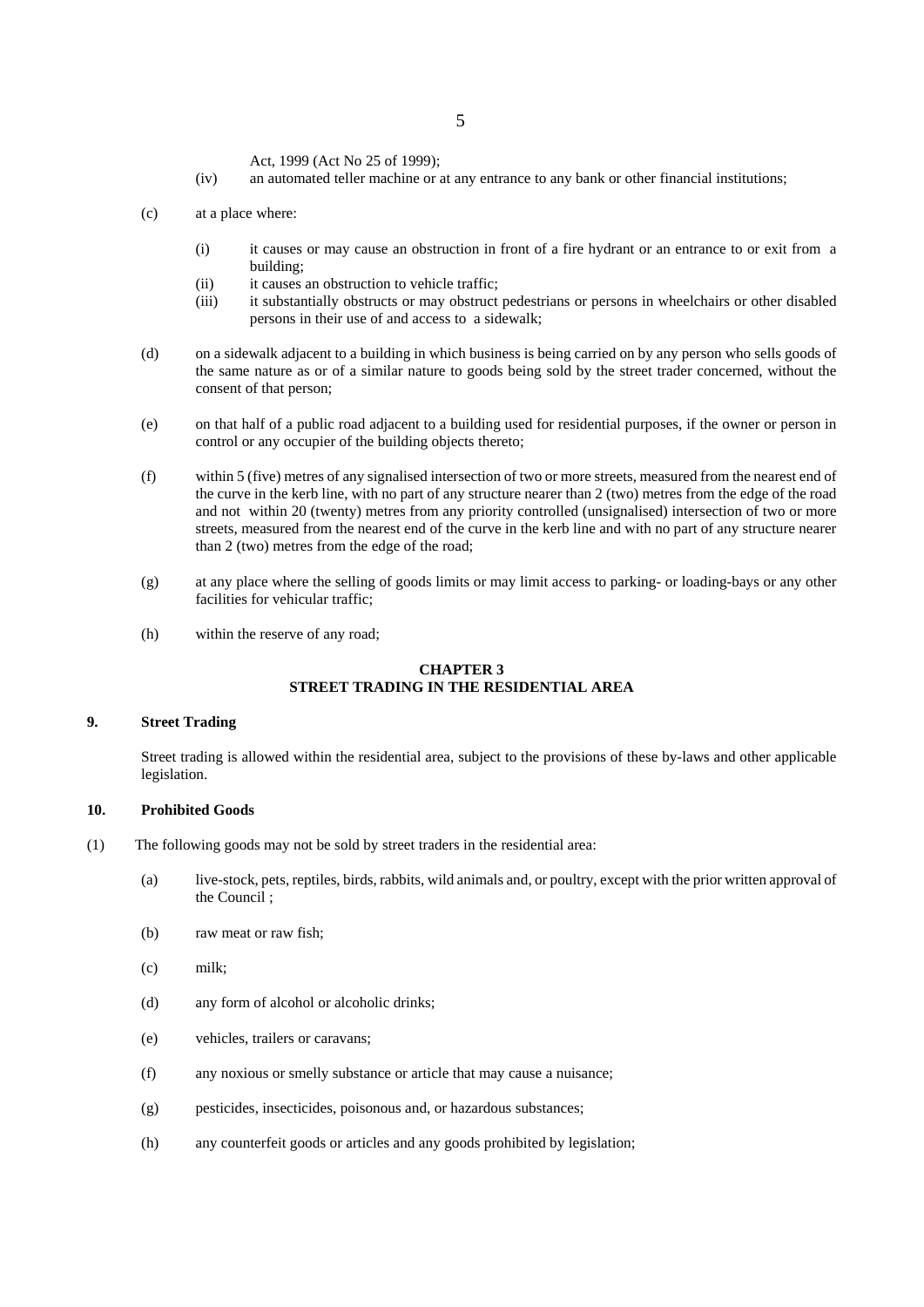## **11. Prohibited Areas**

- (1) Street trading in the residential area may not be conducted:
	- (a) in any garden or park which is zoned as a public or private open space and to which the public has a right of access;
	- (b) on a sidewalk adjacent to :
		- (i) a building belonging to or occupied solely by the Council or an organ of state;
		- (ii) a church or other place of worship;
		- (iii) a building declared to be a national heritage resource in terms of the National Heritage Resources Act, 1999 (Act No 25 of 1999);
	- (c) at a place where :
		- (i) it causes or may cause an obstruction in front of a fire hydrant or an entrance to or exit from a building;
		- (ii) it causes an obstruction to vehicle traffic;
		- (iii) it substantially obstructs or may obstruct pedestrians or persons in wheelchairs or other disabled persons in their use of and access to a sidewalk;
	- (d) on that half of a public road adjacent to a building used for residential purposes, if the owner or person in control or any occupier of the building objects thereto;
	- (e) within 5 (five) metres of any signalised intersection of two or more streets, measured from the nearest end of the curve in the kerb line, with no part of any structure nearer than 2 (two) metres from the edge of the road and not within 20 (twenty) metres from any priority controlled (unsignalised) intersection of two or more streets, measured from the nearest end of the curve in the kerb line and with no part of any structure nearer than 2 (two) metres from the edge of the road;
	- (f) at any place where the selling of goods limits or may limit access to parking- or loading-bays or any other facilities for vehicular traffic;
	- (g) within the reserve of any road.

# **CHAPTER 4 STREET TRADING IN THE RURAL AREA**

#### **12. Street Trading**

Street trading is allowed within the rural area, subject to the provisions of these by-laws and other applicable legislation.

# **13. Prohibited Goods**

- (1) The following goods may not be sold by street traders in the rural area,
	- (a) raw meat or raw fish;
	- (b) milk;
	- (c) any form of alcohol or alcoholic drinks;
	- (d) vehicles, trailers or caravans
	- (e) any noxious or smelly substance or article that may cause a nuisance;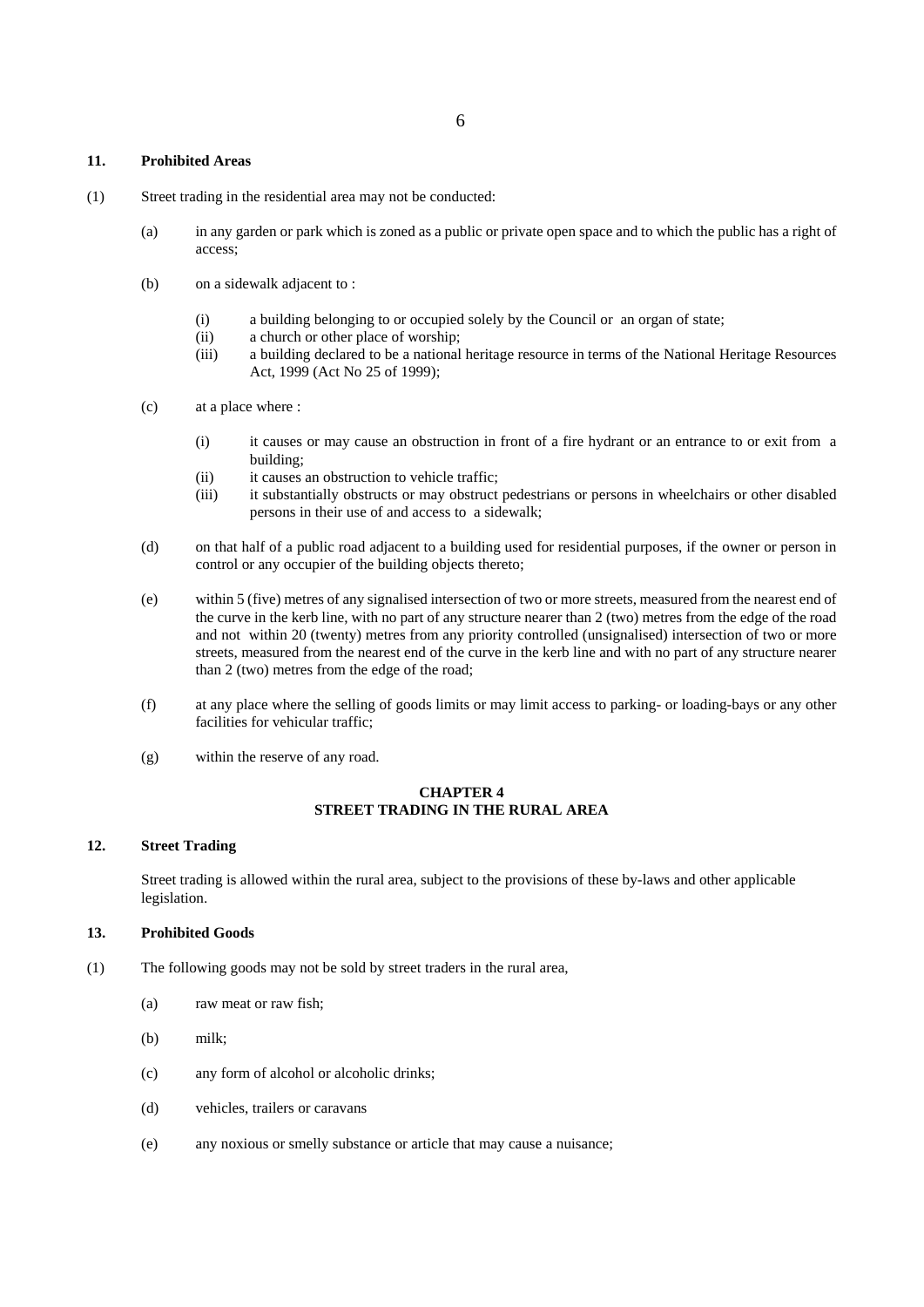- (f) pesticides, insecticides, poisonous and, or hazardous substances;
- (g) any counterfeit goods or articles and any goods prohibited by legislation;

# **14. Prohibited Areas**

Street trading in the rural area may not be conducted from any place where it causes any traffic hazard or an obstruction to a vehicular entrance.

# **CHAPTER 5 MISCELLANEOUS**

#### **15. Control Measures**

- (1) A street trader shall not:
	- (a) sleep overnight at his place of selling;
	- (b) erect any structure at his place of selling, except a device or structure for which written approval has been obtained from the Council on the prescribed form;
	- (c) carry on his business in such a manner as to
		- (i) create a nuisance;
		- (ii) damage or deface the surface of any public road or public place or any other property of the Council;
		- (iii) create a traffic hazard;
	- (d) litter, accumulate, dump, store or deposit or cause or permit to be accumulated, dumped, stored or deposited any refuse, scrap or waste material on any land or premises or on any public road or public place or waterway, other than in a refuse receptacle approved by the Council.
	- (e) burn any goods, materials or refuse or start a fire for any reason other than preparing foodstuffs for which the street trader has the necessary approval;
	- (f) permit or cause any goods, receptacles or refuse to be placed outside the demarcated confines of the approved street trading-stand;
	- (g) sell his goods or services in or at a building or property without the consent of the owner, lawful occupier or person in control of such building or property;
	- (h) take up position or place his goods or property on a public place in contravention of a notice or sign erected or displayed by the Council for purposes of these by-laws;
	- (i)commence selling before 07h00 or sell after 20h00.
- (2) A street trader shall :
	- (a) remove every day from any public road or public place at the conclusion of selling, all waste, packaging material, stock and equipment of whatever nature which are utilised in connection with such business, unless prior written approval exempting him from this provision, has been given by the Council;
	- (b) conduct street trading in such a manner as not to be a danger or threat to public health or public safety;
	- (c) at the instruction of an officer or an employee of the Council, move or remove any goods, receptacle, vehicle or structure used for his business, or any litter and refuse on or adjacent to his stand .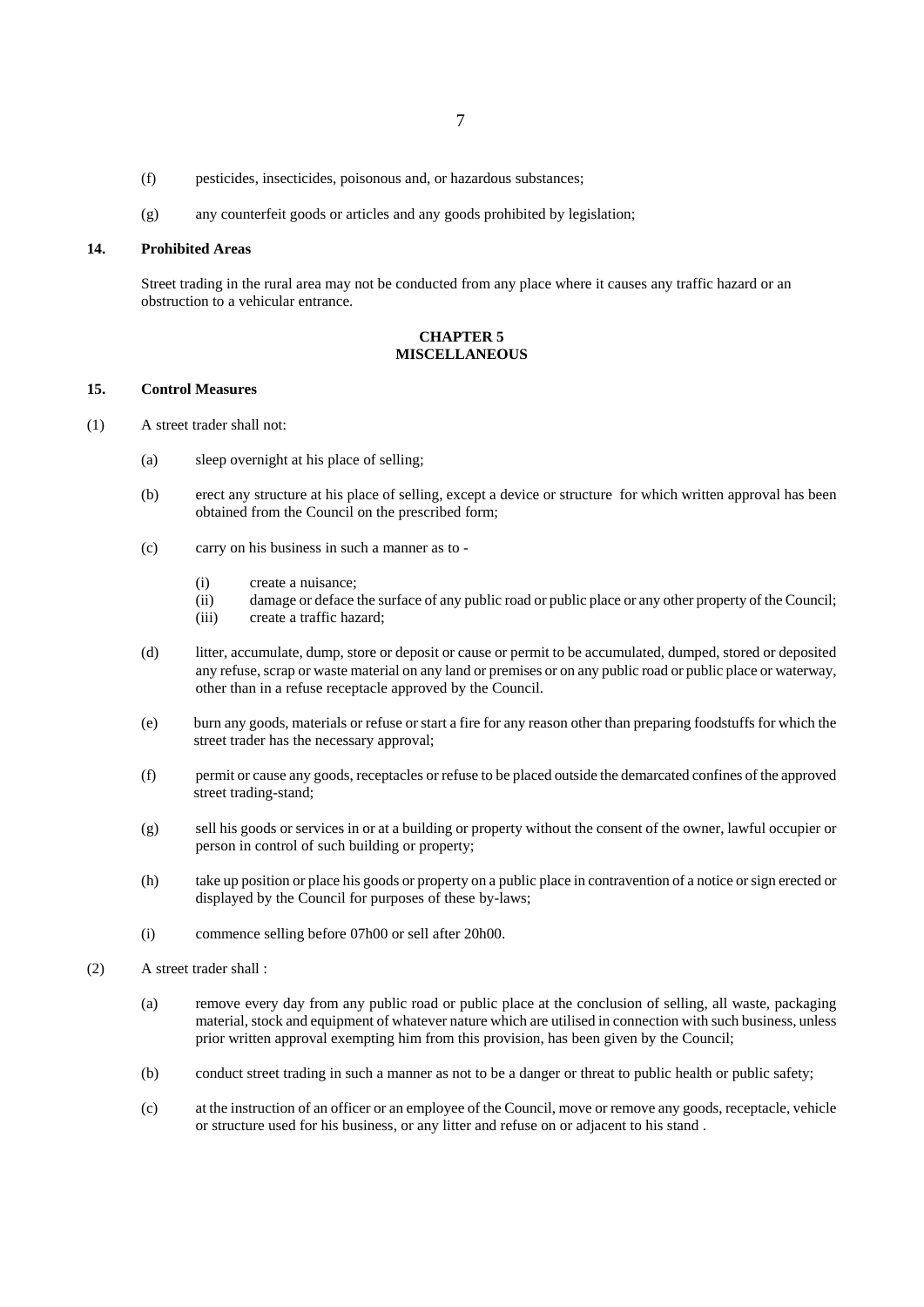## **16. Removal and impoundment**

- (1) An officer may remove and impound any goods, receptacle, vehicle or structure which he reasonably suspects are being used or are intended to be used or have been used in or in connection with street trading -
	- (a) which are prohibited goods in terms of sections 7,10 or 13;
	- (b) which he finds at a place where street trading is prohibited;
	- (c) which a street trader has failed or refused to remove from the place after having been instructed to do so by an officer or an employee of the Council, or which have been left there or abandoned.
- (2) An officer acting in terms of subsection (1),
	- (a) shall issue to a street trader a written proof of impoundment for any goods, receptacle, vehicle or structure so removed and impounded: Provided that the officer may attach the written proof to an approved structure if no person is available to receive the written proof and where no structure is available the written proof of impoundment shall be kept in the Municipality=s records;
	- (b) shall forthwith deliver any such goods, receptacle, vehicle or structure to the Council;
	- (c) may, and shall on instruction of an Environmental Health Officer destroy all perishable and prohibited goods after 24 hours after impounding the said goods.
- (3) Goods, excluding prohibited goods, receptacles, vehicles or structures can be returned to a street trader after payment of the determined fines and prescribed fees levied for impounding and storing, except if a magistrate makes another ruling in this regard.
- (4) The Council may discard with, sell or give away any goods, receptacles, vehicles or structures that have not been collected from the Council in terms of subsection (3), within 14 days after the date of impoundment.
- (5) An officer, the Council or an employee of the Council shall not be liable for any loss or theft of or damage to any goods, receptacle, vehicle or structure removed and impounded and, or destroyed in terms of these by-laws.

# **17. Display of approval**

A street trader shall carry on his person a valid street trading identity card or any other written approval issued to him by the Council in terms of these by-laws and shall on demand show such identity card or written approval to an officer or an employee of the Council.

## **18. Delegation**

Subject to the provisions of any other legislation, the Council may delegate or assign in writing any power, duty or function imposed by or under these by-laws, to any person in its employ subject further to such conditions as it may deem necessary.

#### **19. Offences and penalties**

- (1) A person who
	- (a) contravenes any provision of these by-laws or fails to comply therewith or with any condition imposed in terms thereof;
	- (b) threatens, resists, interferes with or obstructs any officer or any employee of the Council in the performance of his duties or functions in terms of or under these by-laws, or
	- (c) deliberately furnishes false or misleading information to an officer or an employee of the Council;